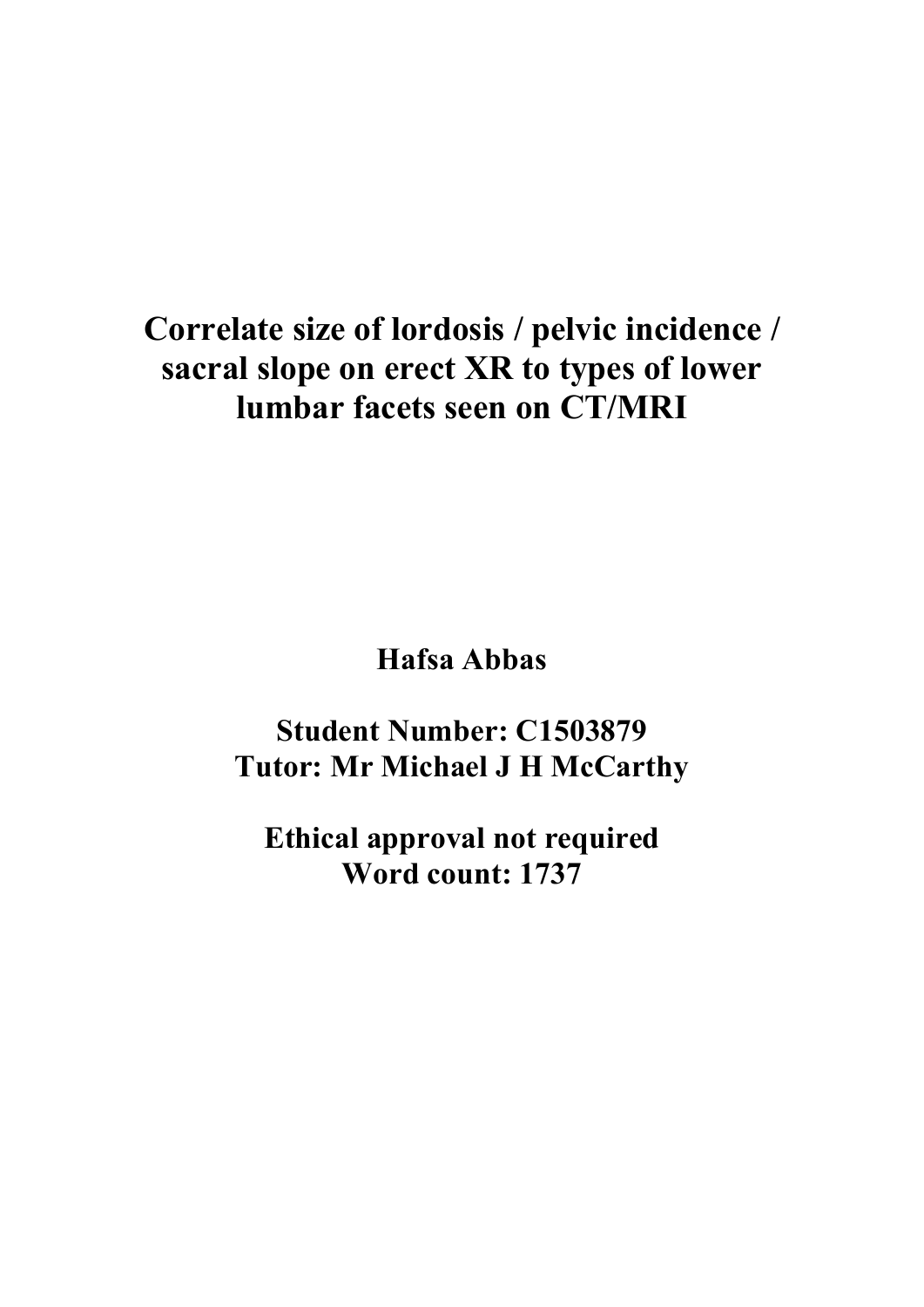#### **Abstract/Summary**

This paper proposes that spine type, as determined by pelvic parameters - pelvic incidence (PI), sacral slope (SS) and lumbar lordosis (LL) – correlates to facet joint orientation. This relationship was explored through a retrospective radiographic analysis of 30 patients who received a full spine x-ray, and a CT/MRI of the lumbar spine between 2014-2019. The data showed some correlation between spine type and facet joint orientation. However, we conclude that more research, with a larger sample size, should be completed to reach a more accurate conclusion.

#### **Introduction:**

The variation in sagittal alignment of the spine has been widely studied due to the impact that deformity can have on health-related quality of life [1-3]. Analysis of key spinopelvic parameters on radiographic images has led to the development of various classification systems [4-6]. By doing so, patterns of degeneration can be identified and a basis for specific surgical planning can be recommended for each type. The interplay between these spinopelvic parameters and spinal type/ global sagittal alignment has been widely investigated. For example, a low PI correlates to a low SS and therefore a flattened lordosis of the spine. [7]. However, little research has been done in relation to facet joint morphology.

Facet joints are imperative in the mechanical stabilization of the spine; regulating the degree of flexion, extension and axial rotation [8]. As such, degeneration of facet joints causes abnormal mobility to the joint [9]. Although there is natural variation in facet joint orientation, a more sagittal orientated lumbar facet joint, which usually assumes a more coronal orientation caudally [10], is proven to be associated with specific pathology such as degenerative spondylolistheses [11]. However, there is dispute in the literature as to whether the orientation of facet joints is due to a primary morphological variation predisposing to pathology [12,13], or a result of secondary remodelling [14,15]. A proposed mechanism of remodelling is that the loss of lumbar lordosis leads to a forward sagittal alignment which abnormally loads the lumbar spine. This increases stress on posterior structures resulting in changes to the mechanical properties of the facet joints [16].

This poses the question as to whether anatomical variation in facet joint morphology has any direct relationship to sagittal alignment and spine type. This relationship has not been studied in great depth. Therefore, we aim to investigate the correlation between size of lordosis / pelvic incidence / sacral slope on erect x-ray to types of lower lumbar facets seen on CT/MRI through a retrospective radiologic study. We hypothesise that spine types with an increased pelvic incidence, which should correlate to a greater SS and LL, will have more sagittal orientated facet joints.

#### **Methods**

Full spine lateral radiographs were obtained from patients above the age of 15 who presented to the radiology department of University Hospital Wales between 2014 and 2019. Radiographs were selected as suitable if the C7 vertebral body and both femoral heads were visible with the patient in a standardised up-right position. Of these patients, those with an additional CT or MRI of the lumbar vertebrae were identified. Patients were excluded if they had spinal deformity i.e. scoliosis greater than 10°, traumatic spinal injury or spine surgery without preoperative imaging.

Measurements of PI, SS and LL were taken from plain film. PI was measured as the angle between a line drawn from the centre of the femoral heads to the midpoint of the sacral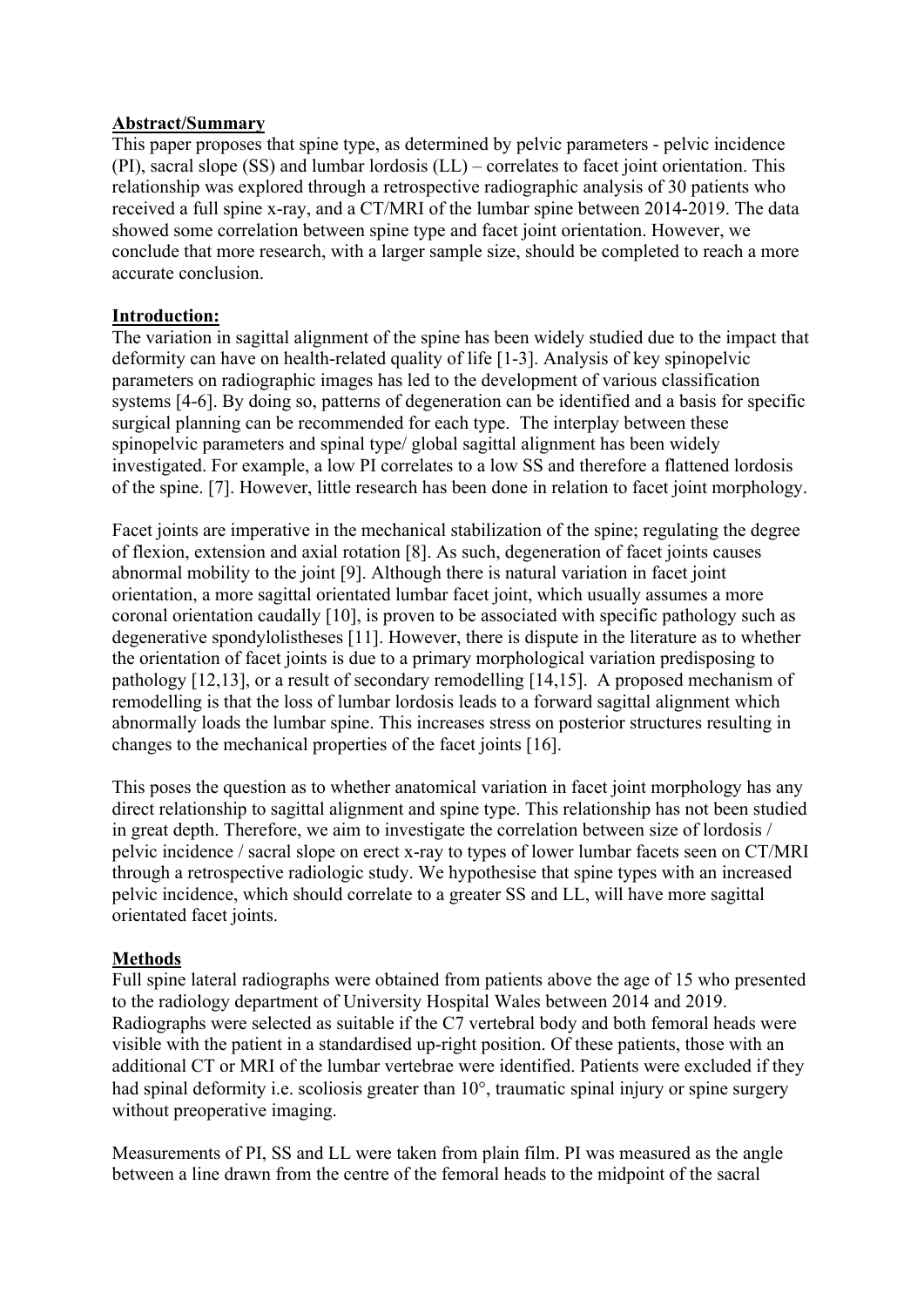endplate and a line perpendicular to the centre of the sacral end plate [Fig.1] [17]. SS was measured as the angle between a horizontal reference line and the sacral endplate [Fig.2] [17]. Lumbar lordosis was measured from the cephalad end plate of L1 to the sacral endplate [Fig.3] [18]. Facet joint angles were measured from axial MRI or CT slices as studies show there is good agreement between MRI and CT when assessing lumbar facet joints [19]. Angles were measured for the L3/L4, L4/L5 and L5/S1 facet joints. To do so, a coronal reference line is made by creating a line perpendicular to the sagittal plane. The sagittal plane was defined by a line dissecting the spinous process. The coronal reference line is then measured against a line extending from the anteromedial and posterior lateral margins of the facet joint [Fig.4][20]. All measurements were taken manually by a single user with the assistance of computerised technology. The parameters were measured on three separate occasions and an average created to be used in statistical analysis. Pearsons Correlation was used to analyse the data using SPSS statistical software version 25. Data was considered as significant if the significance level was less than 0.05. The measured parameters also assisted in classifying the spine types according to Laouissat et al. [6] as summarised in table 1.





Fig.2 Sacral slope



Fig.3 Lumbar lordosis



Fig.4 Facet joint angles

|               | Sacral Slope                    | Pelvic Incidence: | <b>Notes</b>                                                           |
|---------------|---------------------------------|-------------------|------------------------------------------------------------------------|
| Type 1        | $SS < 35^\circ$                 | Low PI            | Inflexion point: L3/L4<br>Short hyper-lordosis<br>Long kyphosis        |
| Type 2        | $SS < 35^\circ$                 | Low PI            | Inflexion point: L1/L2<br>Flat long lordosis                           |
| Type $3$ (AP) | $SS > 35^{\circ}$               | Low PI            | Anteverted pelvis<br>Longer lordosis                                   |
| Type 3        | $35^\circ <$ SS $<$ 45 $^\circ$ | High PI           | Inflexion point: T12/T1                                                |
| Type 4        | $SS > 45^\circ$                 | High PI           | Inflexion point: T9/T10<br>Long lordotic curve<br>short kyphotic curve |

Table 1: Classification of spine types according to Laouissat et al.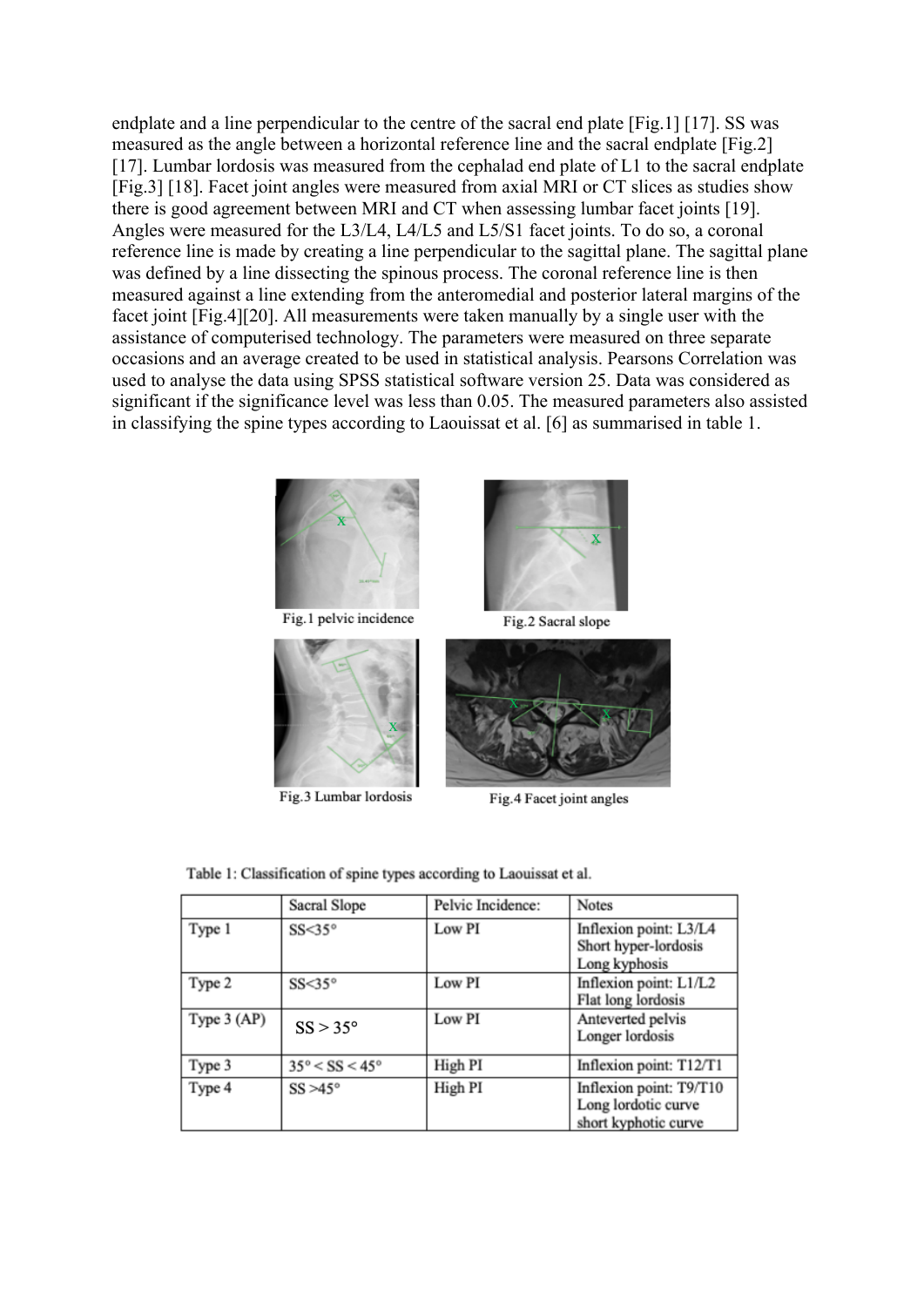## **Results**

#### **Patient sample:**

30 patients between the age 18-83 were included in the study with a mean age of 56. All subjects were classified into Type 1 (20%), Type 2 (13.3%), Type 3AP (10%), Type 3 (33.3%) or Type 4 (23.3%) spines.

#### **Spinopelvic sagittal alignment:**

PI ranged between 28°- 82° with a mean value of 57°. It varied amongst Type 1, 2, 3AP, 3 and 4 spines with mean values being 43°, 47°, 47°, 65°, 66° respectively. SS ranged between 20°- 55° with a mean value of 37°. The mean SS values for Type 1, 2, 3AP, 3 and 4 spines were 24°, 30°, 35°, 38°, 49° respectively. LL ranged between 26° - 82° with a mean value of 50°. The mean LL values for Type 1, 2, 3AP, 3 and 4 spines were 37°, 43°, 55°, 51°, 62° respectively (Table 2).

Table 2: Mean pelvic incidence, sacral slope and lumbar lordosis according to spine type

|        | Pelvic Incidence |              | Sacral Slope   |              | Lumbar Lordosis |              |  |
|--------|------------------|--------------|----------------|--------------|-----------------|--------------|--|
| Type 1 | Mean             | 43°          | Mean           | $24^{\circ}$ | Mean            | $37^\circ$   |  |
|        | Std. deviation   | 8.01         | Std. deviation | 3.18         | Std. deviation  | 6.79         |  |
| Type 2 | Mean             | 47°          | Mean           | $30^{\circ}$ | Mean            | $43^{\circ}$ |  |
|        | Std. deviation   | 2.96         | Std. deviation | 4.18         | Std. deviation  | 12.92        |  |
| Type   | Mean             | 47°          | Mean           | $35^\circ$   | Mean            | $55^\circ$   |  |
| 3AP    | Std. deviation   | 2.17         | Std. deviation | 0.33         | Std. deviation  | 15.61        |  |
| Type 3 | Mean             | $65^{\circ}$ | Mean           | $38^\circ$   | Mean            | $51^\circ$   |  |
|        | Std. deviation   | 8.77         | Std. deviation | 3.05         | Std. deviation  | 9.49         |  |
| Type 4 | Mean             | $66^{\circ}$ | Mean           | 49°          | Mean            | $62^{\circ}$ |  |
|        | Std. deviation   | 9.96         | Std. deviation | 3.23         | Std. deviation  | 12.72        |  |

A strong positive correlation was found between PI and SS (correlation: 0.741, sig. < 0.01). PI was also weakly correlated with LL; however, this was not statistically significant (correlation: 0.352, significance: 0.56). SS was strongly and significantly correlated with LL (correlation:  $0.703$ , sig.  $\leq 0.01$ ) (Table 3).

Table 3: Correlation between pelvic incidence, sacral slope and lumbar lordosis

|              |                                            | Pelvic Incidence      | Sacral<br>Slope | Lumbar<br>Lordosis |
|--------------|--------------------------------------------|-----------------------|-----------------|--------------------|
| Pelvic       | Pearson Correlation                        |                       | 0.741           | 0.352              |
| Incidence    | Significance                               |                       | ${}_{0.01*}$    | 0.056              |
| Sacral Slope | <b>Pearson Correlation</b><br>Significance | 0.741<br>${}_{0.01*}$ |                 | 0.703<br>$0.01*$   |
| Lumbar       | <b>Pearson Correlation</b>                 | 0.352                 | 0.703           |                    |
| Lordosis     | Significance                               | 0.056                 | ${}_{0.01*}$    |                    |

\* Sig.  $< 0.05$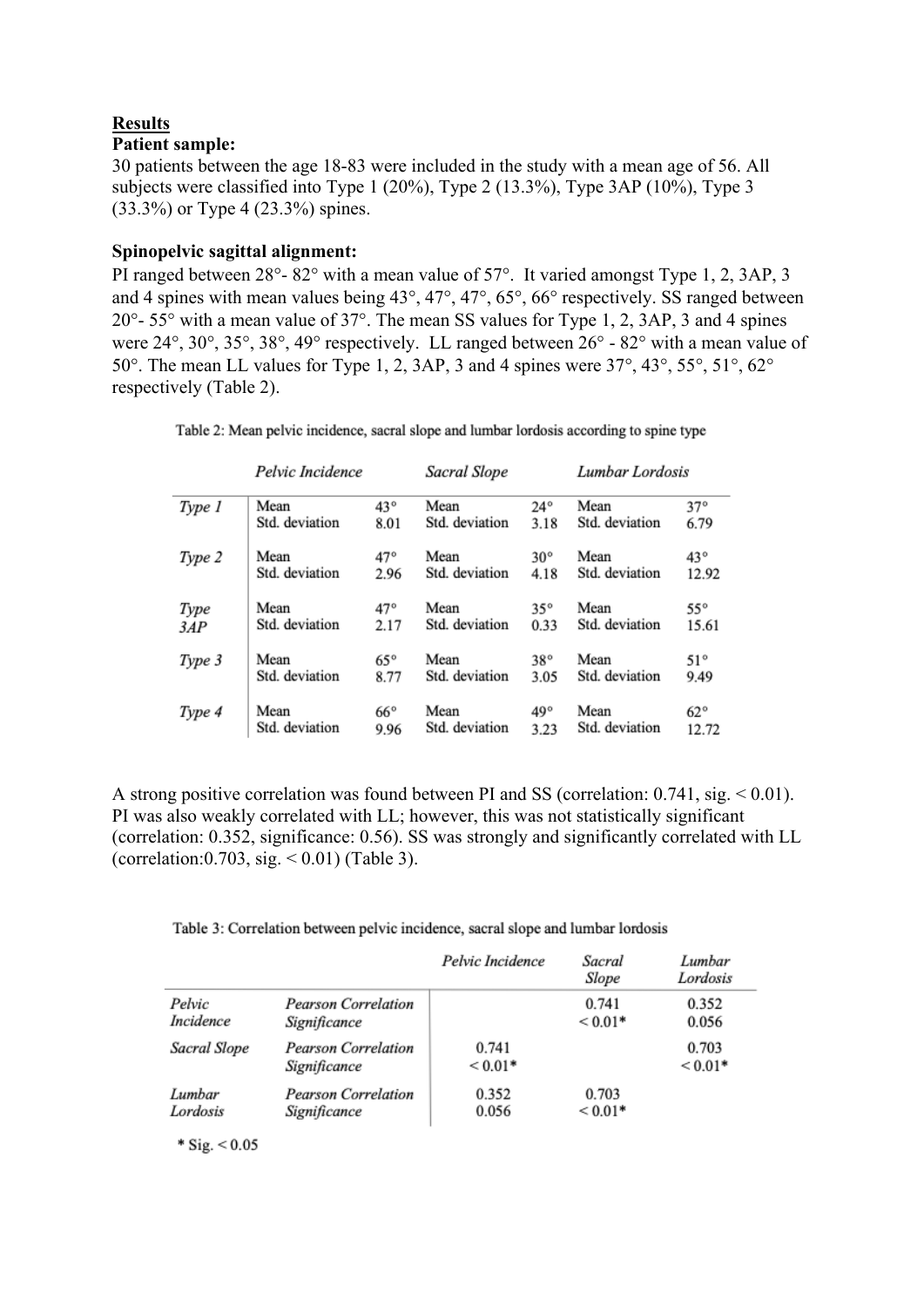#### **Facet joint orientation**

There was no statistically significant correlation found between the spinopelvic parameters (PI, SS and LL) and facet joint orientation (Table.4).

|              |                            | L3/L4 Facet<br>joint | L4/L5 Facet<br>joint | L5/S1 Facet<br>joint |
|--------------|----------------------------|----------------------|----------------------|----------------------|
| Pelvic       | <b>Pearson Correlation</b> | $-0.26$              | 0.035                | 0.286                |
| Incidence    | Significance               | 0.891                | 0.854                | 0.125                |
| Sacral Slope | <b>Pearson Correlation</b> | 0.229                | 0.13                 | 0.160                |
|              | Significance               | 0.224                | 0.494                | 0.398                |
| Lumbar       | <b>Pearson Correlation</b> | 0.281                | 0.079                | $-0.112$             |
| Lordosis     | Significance               | 0.133                | 0.678                | 0.557                |

Table 4: Correlation between pelvic incidence/sacral slope/lumbar lordosis and L3-L4/ L4-L5/L5-S1 facet joint angles

The mean facet joint angles of each spine type are summarised in Table 5. Due to a small sample size, we were unable to run an ANOVA test to accurately analyse the homogeneity of variances.

|                   |          | Mean         | <b>Std Deviation</b> |
|-------------------|----------|--------------|----------------------|
| L3-L4 facet joint | Type 1   | $52^\circ$   | 7.8                  |
|                   | Type 2   | $51^\circ$   | 9.12                 |
|                   | Type 3AP | $67^\circ$   | 4.38                 |
|                   | Type 3   | $55^\circ$   | 7.73                 |
|                   | Type 4   | $56^{\circ}$ | 7.53                 |
|                   | Total    | 55.04        | 8.34                 |
| L4-L5 facet joint | Type 1   | 41°          | 9.36                 |
|                   | Type 2   | $42^{\circ}$ | 11.21                |
|                   | Type 3AP | $57^\circ$   | 4.28                 |
|                   | Type 3   | $46^{\circ}$ | 13.57                |
|                   | Type 4   | 44°          | 7.7                  |
|                   | Total    | $45^{\circ}$ | 10.9                 |
| L5-SI facet joint | Type 1   | $35^\circ$   | 5.16                 |
|                   | Type 2   | $41^{\circ}$ | 4.7                  |
|                   | Type 3AP | $39^\circ$   | 11.01                |
|                   | Type 3   | $46^{\circ}$ | 12.14                |
|                   | Type 4   | $40^{\circ}$ | 10.33                |
|                   | Total    | $41^\circ$   | 9.93                 |

|  | Table 5: Facet joint angles according to spine type |  |  |  |  |
|--|-----------------------------------------------------|--|--|--|--|
|--|-----------------------------------------------------|--|--|--|--|

However, analysis of facet joint orientation in graphic form displays a trend. Figure 6a shows the average facet joint angle of all spine types from L3 to S1 decreases which confirms the more coronal orientation of facet joints in the caudal region. There also seem to be a difference between spine types as displayed in figure 6b. However, there is some degree of overlap suggesting there may not be a significant difference between these categories.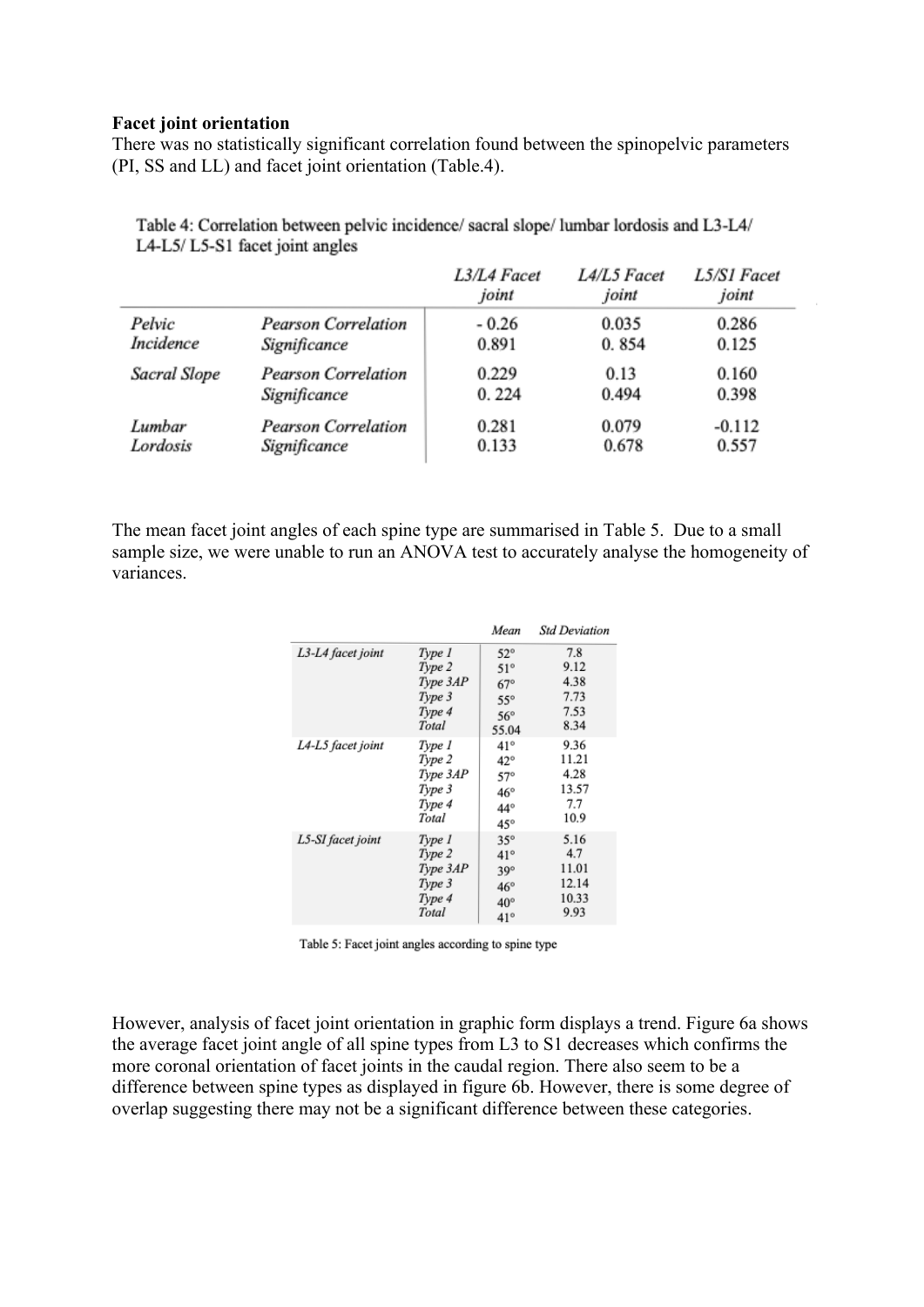

Displaying this data in histogram form better demonstrates the distribution of this data [Fig.7]. With the exception of Type 3AP, which made up only 1/10 of the subjects analysed in the data, facet joint angle does seem to increase from Type 1 to Type 4. This trend is visible at all three joints assessed however there is overlap between types again.



Figure 7: Facet joint angles according to spine types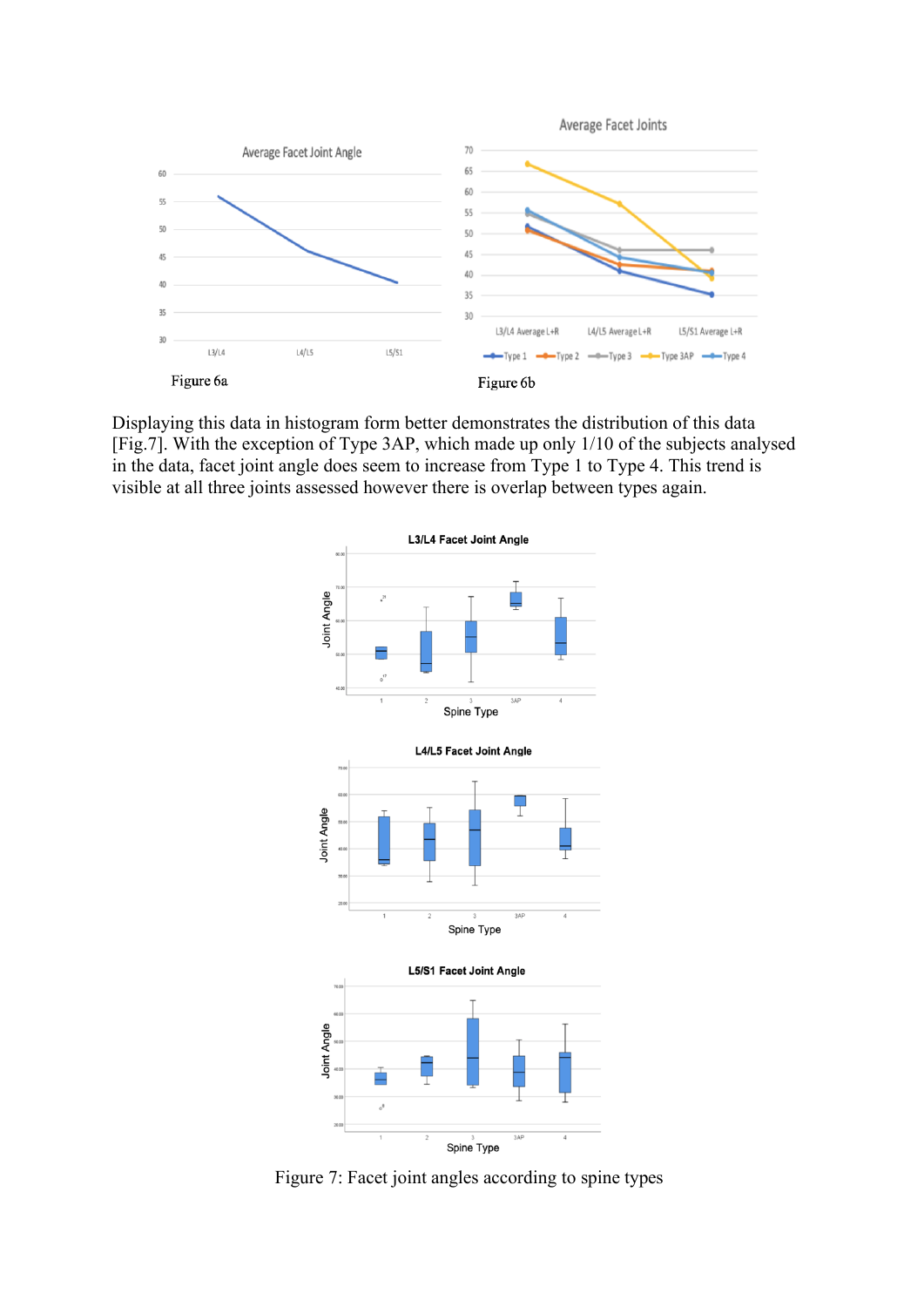#### **Discussion**

This study primarily investigated the relationship between spine type and facet joint orientation. The data provided mean values for PI, SS and LL and showed a correlation between all three values. However, the correlation was only statistically significant for the relationship between PI and SS, and SS and LL. We were able to use the data to classify each spine into the updated Roussouly Classification and analysed the spinopelvic parameters and facet joint angles according to each spine type. No significant correlation was found between the spinopelvic parameters (PI, SS, LL) and facet joint angles, and a larger sample size is required to accurately analyse whether there is a statistically significant difference in facet joint angles between spine types.

However, graphically there seems to be an increase in facet joint angles from Type 1 to Type 4 spines which suggests a Type 4 spine is likely to have more sagittal orientated facet joints. The significance of facet joint orientation in relation to segmental motion has been reported in previous studies. Sagittal orientation of the facet joint, seen more in the upper lumbar region, allows a greater degree of movement in the sagittal plane i.e. during flexion and extension. This supposedly protects the intervertebral disc which is greatly affected by excessive bending and torsion. Meanwhile, coronal facet joints in the lower lumbar region are more involved in bending and torsion; therefore, at a greater risk of disc pathology [21]. Roussouly claimed to see a preliminary observation between Type 1 and Type 2 spines presenting more commonly with symptomatic disc herniations [4]. If the results of this current study are accurate, and Type 1 and Type 2 spines do indeed have a more coronal orientation, this could be a possible explanation. It could also explain why Type 4 spines, with more sagittal facet joints, have a larger lordotic curve due to greater mobility in the sagittal plane.

The main limitation of this study is the sample size. To accurately analyse the relation between spine type and facet joint orientation, the sample size for each spine type should be much larger to allow an accurate comparison of means. Furthermore, as this was a retrospective study, it was difficult to control the patient population and ensure all patients were healthy individuals. Although efforts were put into ensuring subjects with scoliosis or serious spinal pathology were excluded, a small proportion did have evidence of such pathology. It was also difficult to ensure imaging was done with the patient in a standardised position, and that all anatomical landmarks for measurements were clearly visible. This could affect the validity of the data. As the data was collected by a single individual, the reproducibility of the data has also not yet been assessed.

#### **Conclusions**

In conclusion, this study confirms the relationship between the spinopelvic parameters PI, SS and LL. It also demonstrates the coronal orientation of facet joints in the caudal region of the lumbar spine. The data showed some evidence of increasing facet joint angles from Type 1 to Type 4 spines which confirmed the hypothesis of sagittal orientated facet joints in spines with a greater PI/SS/LL. However, the study was limited in its sample size and no statistically significant correlation was able to be identified. Further research, with a larger sample size must be done to truly appreciate this relationship.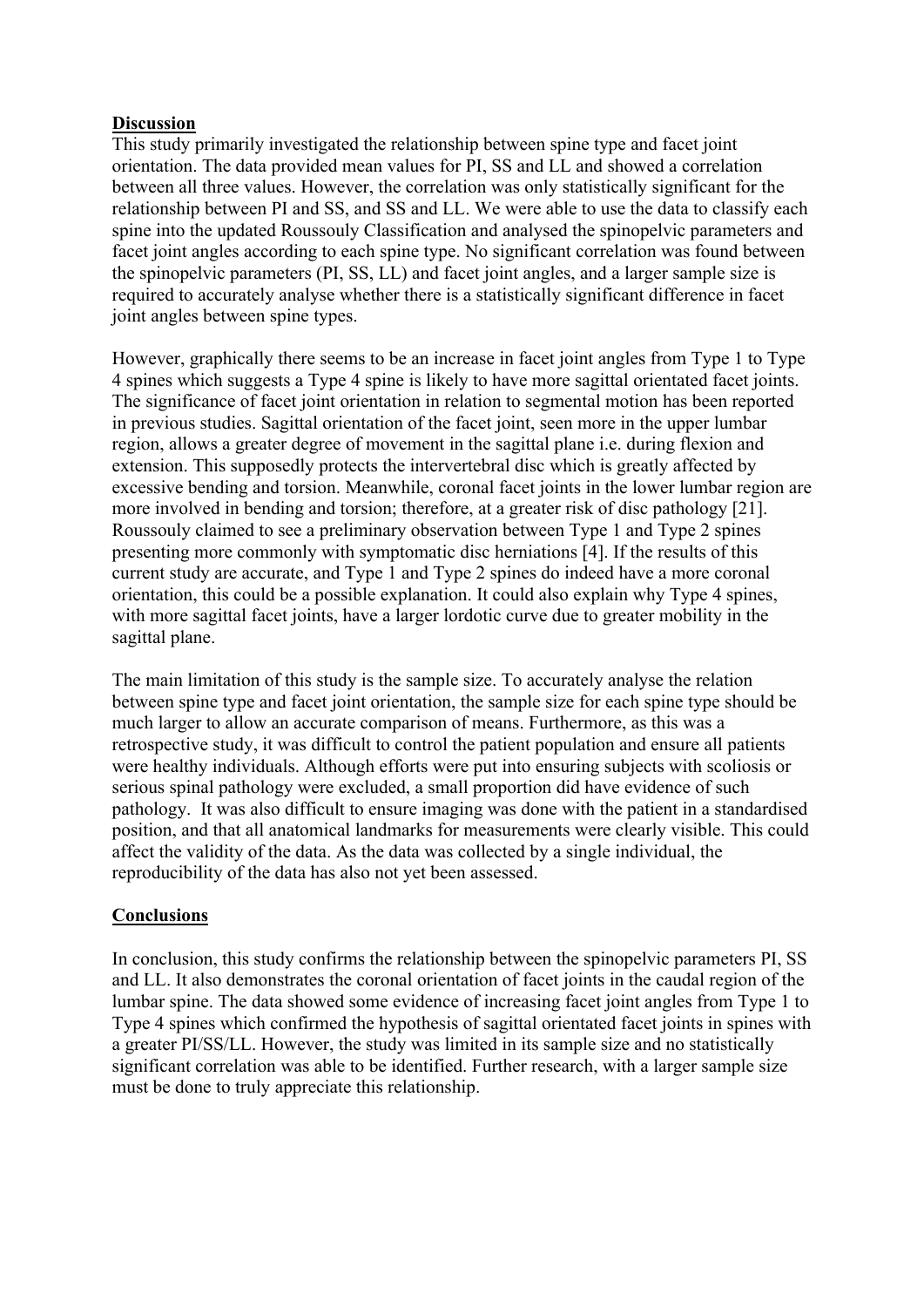### **References**

- 1. Glassman S.D, Berven S, Bridwell K, Horton W, Dimar J.R. Correlation of Radiographic Parameters and Clinical Symptoms in Adult Scoliosis. SPINE; 30(6): 682-688.
- 2. Lafage V, Schwab F, Patel A, Hawkinson N, Farcy J.P. Pelvic Tilt and Truncal Inclination: Two Key Radiographic parameters in the setting of adults with spinal deformity. Spine. 2009; 34(17): 599-606. Doi:10.1097/BRS.0b013e3181aad219
- 3. Schwab F.J, Smith V.A, Biserni M, Gamez L, Farcy J.P.C, Pagala M. Adult Scoliosis: A quantitative radiographic and clinical analysis. SPINE. 2002; 27(4): 387-392.
- 4. Roussouly P, Gollogly S, Berthonnaud E, Dimnet J. Classification of the normal variation in the sagittal alignment of the human lumbar spine and pelvis in the standing position. SPINE. 2005;30(3): 346-353. Doi: 10.1097/01.brs.0000152379.54463.65
- 5. Abelin-Genevois K, Sassi D, Verdun S, Roussouly P. Sagittal Classification in adolescent Idiopathic scoliosis: original description and therapeutic implications. European Spine Journal. 2018; 27(9): 2192–2202. Doi: 10.1007/s00586-018-5613-1
- 6. Laouissat F,Sebaaly A, Gehrchen M, Roussouly P. Classification of normal sagittal spine alignment: refounding the Roussouly classification. Eur Spine J. 2018; 27(8):2002-2011. Doi: 10.1007/s00586-017-5111-x
- 7. Boulay C, Tardieu C, Hecquet J, Benaim C, Mouilleseaux B, Marty C, Prat-Pradal D, Lagaye J, Duval-Baeupère G, Pélissier J. Sagittal Alignment of Spine and Pelvis Regulated by Pelvic Incidence: Standard values and prediction of lordosis. Eur Spine J. 2016; 15(4):415-422. Doi: 10.1007/s00586-005-0984-5
- 8. Varlotta G.P, Lefkowitz T.R, Schweitzer M, Errico T.J, Spivak J, Bendo J.A, Rybak L. The lumbar facet joint: a review of current knowledge: part 1: anatomy, biomechanics and grading
- 9. Fujiwara A, Lim T.H, An H.S, Tanaka n, Jeon C.H, Anderson G.B.J, Haughton V.M. The effect of disc degeneration and facet joint osteoarthritis on the segmental flexibility of the lumbar spine. SPINE. 2000; 25(23): 3036-3044.
- 10. Toyone T, Ozawa T, Kamikawa K, Watanabe A, Matsuki K, Yamashita T, Wada Y. Facet joint orientation difference between cephalad and caudad portions: A possible cause of degenerative spondylolisthesis. Spine. 2009; 34(21): 2259-2262. Doi: 10.1097/BRS.0b013e3181b20158
- 11. Liu Z, Duan Y, Rong X, Wang B, Chen H, Liu H. Variation of facet joint orientation and tropism in lumbar degenerative spondylolisthesis and disc herniation at L4-L5: A systematic review and meta-analysis. Clinical Neurology and Neurosurgery. 2017; 161: 41-47. Doi: 10.1016/j.clineuro.2017.08.005
- 12. Toyone T, Ozawa T, Kamikawa K, Watanabe A, Matsuki K, Yamashita T, Wada Y. Facet joint orientation difference between cephalad and caudad portions: A possible cause of degenerative spondylolisthesis. Spine. 2009; 34(21): 2259-2262. Doi: 10.1097/BRS.0b013e3181b20158
- 13. Boden S, Daniel R, Yamaguchi K, Branch T.P, Schellinger D, Wiesel S.W. Orientation of the lumbar facet joints: association with degenerative disc disease. The journal of bone and joint surgery. 1996; 78(3): 403-311. Doi: 10.2106/00004623- 199603000-00012.
- 14. Berlemann U, Jeszenszky D.J, Buhler D.W, Harms J. Facet joint remodelling in degenerative spondylolisthesis: an investigation of joint orientation and tropism. Eur Spine. 1998; 7(5): 376-380. Doi: 10.1007/s00586005009